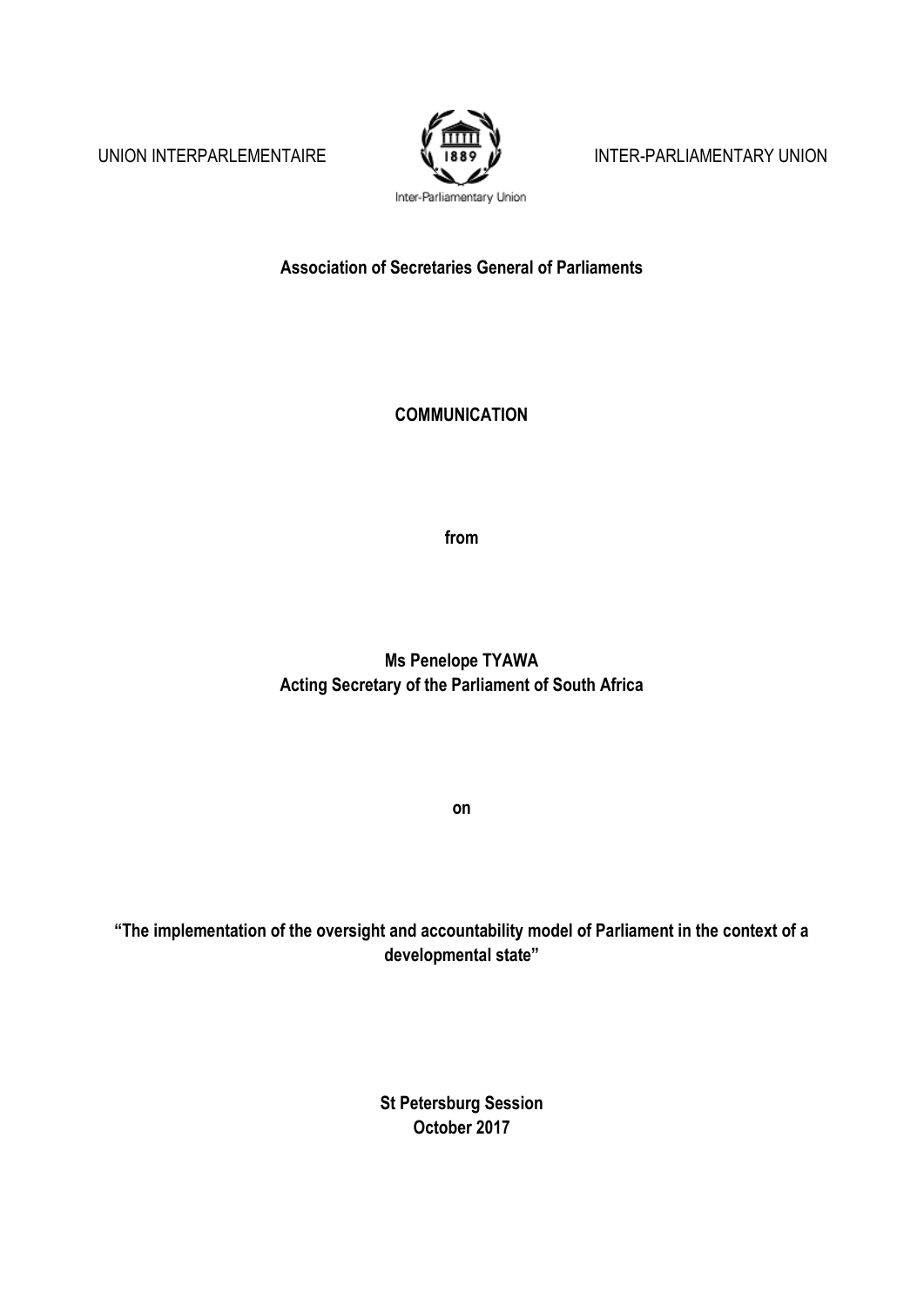#### **1. Introduction**

South Africa has made remarkable progress in the transition from apartheid to democracy. This transition has been peaceful despite the country's history of violent conflict and dispossession. While this transition was successful in many ways, South Africa remains a highly unequal society where too many people live in poverty and too few work. The apartheid spatial divide continues to dominate the landscape and the legacy of apartheid continues to determine the life opportunities for the vast majority. In order to accelerate progress, deepen democracy and build a more inclusive society, South Africa must translate political emancipation into economic wellbeing for all.<sup>[1](#page-1-0)</sup>

To this end, the role of Parliamentary oversight in holding the Executive accountable is of the utmost importance. The Strategic vision of the Parliament of the Republic of South Africa is to build an effective People's Parliament that is responsive to the needs of the people, and that is driven by the ideal of realising a better quality of life for all the people of South Africa and its mission is to represent and act as a voice of the people in fulfilling Parliament's constitutional functions of passing laws and overseeing executive action.<sup>[2](#page-1-1)</sup>

South Africa envisions a country that truly embodies the notion of a "Developmental State" which is effectively able to create conditions of prosperity both for its citizens, and ultimately the African continent as a whole. The following brief will discuss the role played by Parliamentary oversight and the Oversight Model in achieving a developmental state.

# **2. Understanding the notion of a Developmental State**

A developmental state plays an active role in guiding economic development and using the resources of the country to meet the needs of the people. A developmental state tries to balance economic growth and social development. It uses state resources and state influence to attack poverty and expand economic opportunities. $^3$  $^3$ 

In all countries the state plays some role in shaping the structure and output of the economy. States in different countries use a variety of instruments and policies like the regulation of industry and trade, the redistribution of incomes and assets, the use of fiscal and monetary policies and direct state ownership of key industries. The degree of state intervention depends on whether a government chooses to leave economic development and redistribution to the impulses of the free market, or to be a more interventionist or developmental state.[4](#page-1-3)

South Africa has committed itself to building a developmental state that efficiently guides national economic development by mobilising the resources of society and directing them toward the realisation of common goals. South Africa has placed the needs of the poor and social issues such as health care, housing, education and a social safety net at the top of the national agenda.<sup>[5](#page-1-4)</sup>

# **3. The role of Parliament's in fostering development**

<span id="page-1-4"></span><sup>5</sup> Ibid

 $\overline{a}$ <sup>1</sup> The National Development Plan, (2013).

<span id="page-1-1"></span><span id="page-1-0"></span><sup>2</sup> Parliament of the Republic of South Africa, (2009).

<sup>&</sup>lt;sup>3</sup> Education and Training Unit for Democracy and Development, (2015).

<span id="page-1-3"></span><span id="page-1-2"></span><sup>4</sup> Ibid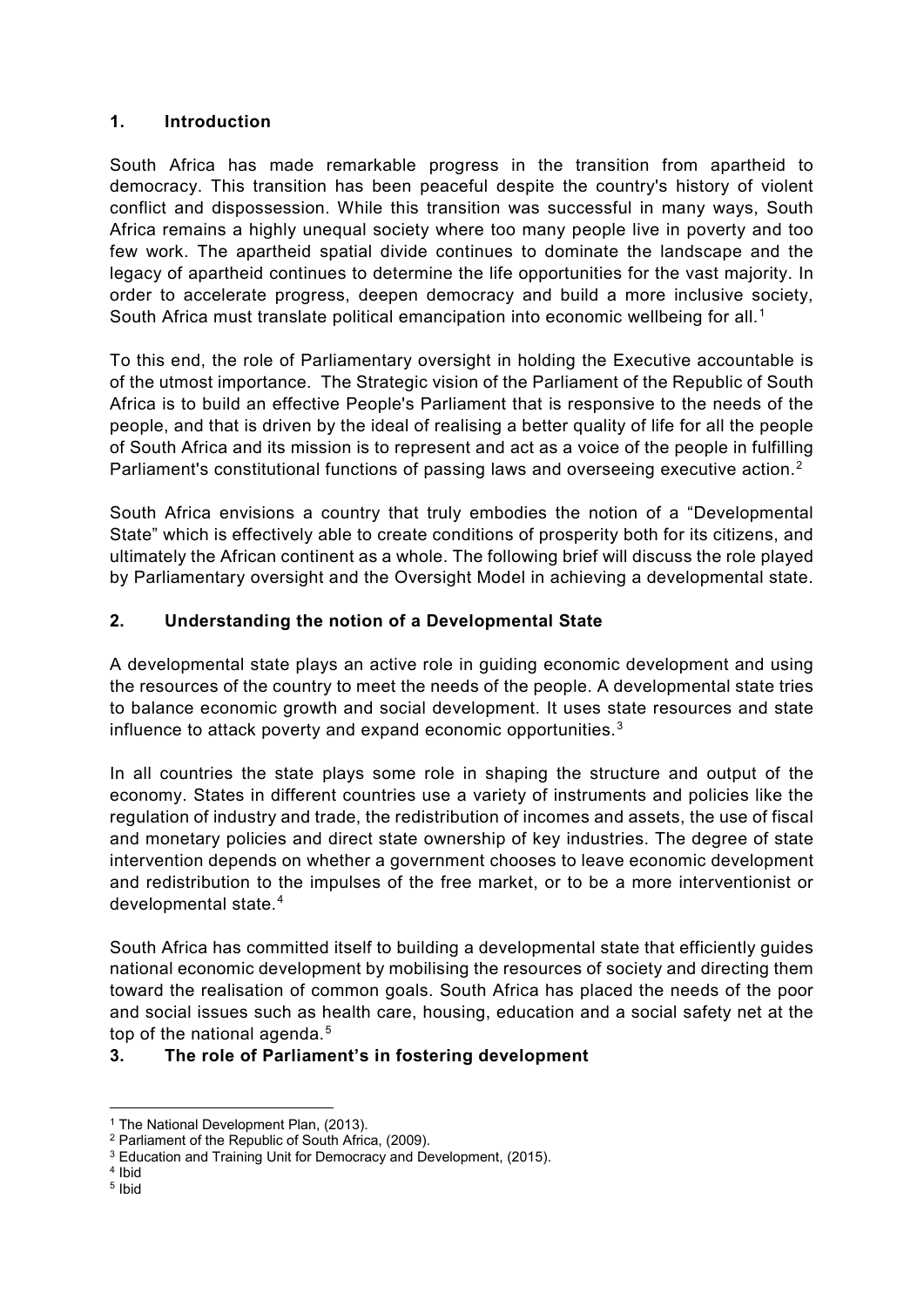Parliaments have crucial responsibilities to play in national and local development policies. Whilst Governments have to ensure service delivery to the people, Parliament has to ensure that the strategic outcomes as envisaged by Governments are achieved. As a result of their law-making, oversight and representative functions, parliamentarians can actively engage in the development and implementation of policies and laws that are pro-poor, minority- and gender-responsive, and environmentally sensitive, all which generally reflect and support efforts to achieve the broad objectives of human development. In addition, parliaments play key roles in the promotion and defence of human rights, and many have proved to be effective when engaging in crisis prevention and recovery.<sup>[6](#page-2-0)</sup>

The mission of the parliament should ideally not be limited to a narrow interpretation or understanding of its legal or constitutional duties (oversight, law-making and representation). A broader approach shows that these core functions are also development tools that enable parliaments to play crucial roles as strong, constructive and dynamic democratic institutions.<sup>[7](#page-2-1)</sup>

Consistent with this notion, the Parliament of the Republic of South Africa has dedicated itself to ensuring that its vision is guided by the desire to foster a Developmental State but also developing the capacity of Members of Parliament to enhance the execution of their mandate.

### **3.1 The Strategic Plan of the 5th Democratic Parliament**

The first democratically elected Parliament identified the need for a strategic planning process to enable the institution to plan for the future, in a systematic and coherent manner, and to monitor and evaluate implementation and progress. An initial set of processes were activated in 1997 with the aim of implementing strategic planning. With the promulgation of the Public Finance Management Act in 1999, Parliament adopted the management principles set out in the Act. Instruments such as the strategic plan, budget vote, quarterly reports and the annual report were introduced from 2002.[8](#page-2-2)

With the promulgation of the Financial Management of Parliament Act, Act 10 of 2009 as amended, the planning process and the strategic plan became regulated by law. As of 2009, Parliament adopted the continuum of governance activities, as set out in the Green Paper on National Strategic Planning (2009), consisting of:

- Policy development,
- strategic and operational planning,
- resource allocation,
- implementation, and
- performance monitoring and evaluation. $9$

Accordingly, the Executive Authority of Parliament oversees the preparation of Parliament's strategic plan, annual performance plan, and budget and adjustments budgets. In this regard the Accounting Officer must prepare a draft strategic plan for

 $\overline{a}$ <sup>6</sup> Agora, (2015).

<span id="page-2-1"></span><span id="page-2-0"></span> $<sup>7</sup>$  Ibid</sup>

<span id="page-2-2"></span><sup>8</sup> Parliament of the Republic of South Africa, (2015a).

<span id="page-2-3"></span><sup>9</sup> Ibid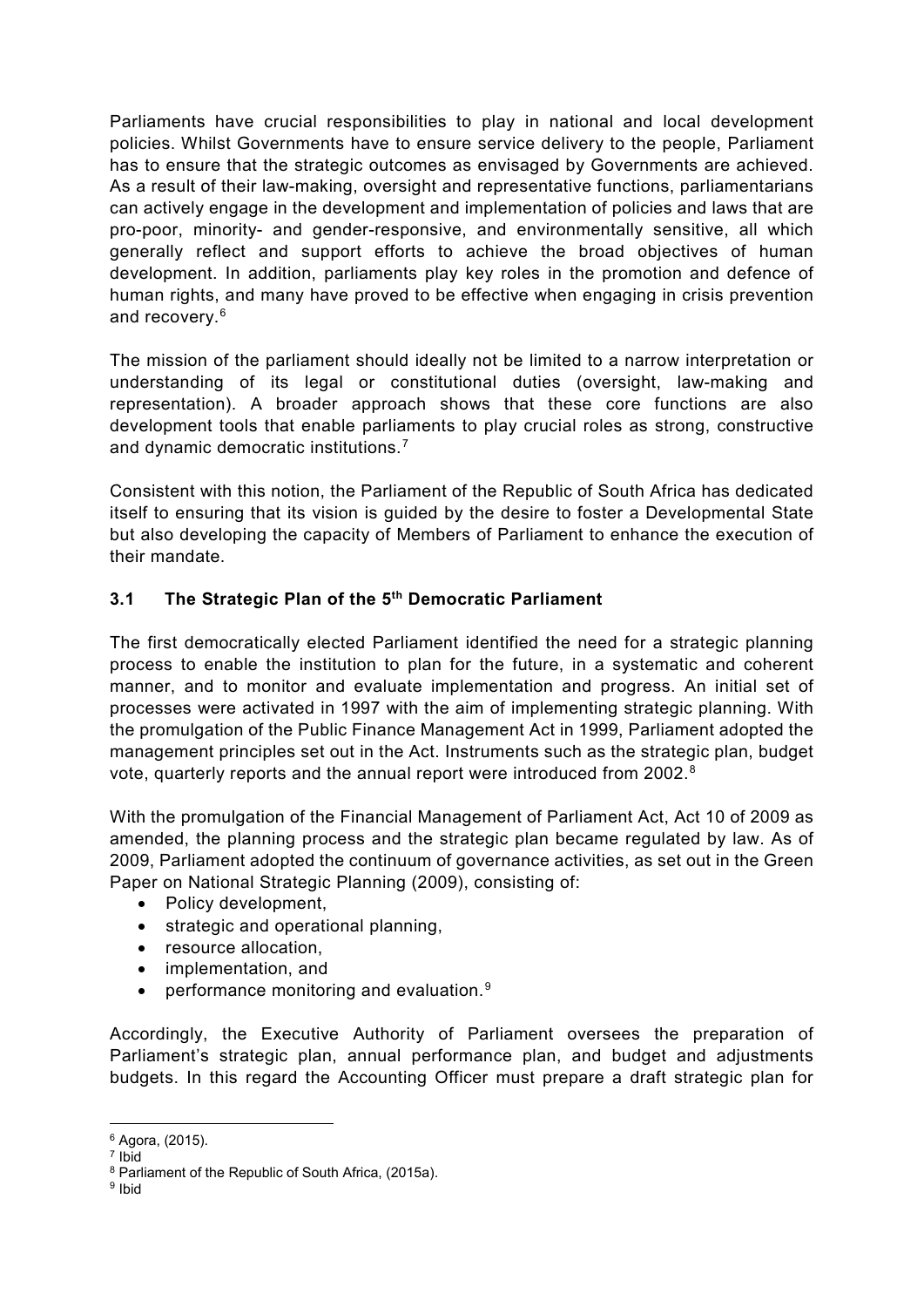Parliament, and present this to the Executive Authority, within 6 months after the election of the National Assembly, or such other date as determined by Parliament.<sup>[10](#page-3-0)</sup>

The strategic plan must -

a) Cover the next five years or other period determined by Parliament;

b) Specify the priorities of Parliament's administration for the period of the plan;

c) Include objectives and outcomes for each programme of Parliament;

d) Include multi-year projections of all revenue and expenditure; and

e) Include performance measures and indicators for assessing the administration's performance in implementing the strategic plan.<sup>[11](#page-3-1)</sup>

The strategic plan outlines the long-term impact of Parliament, its medium-term outcomes, and supportive programme outputs with measurable objectives and indicators.

The Strategic Plan of the 5<sup>th</sup> Parliament identifies the outcomes and goals to be achieved and sets out the strategic path towards their attainment. Overseeing the implementation of the National Development Plan is the central theme of the Fifth Parliament.<sup>[12](#page-3-2)</sup>

The policy priorities of Parliament derive from the Constitution, the public mandate and the long-term planning objectives that inform the content of the strategic direction for the  $5<sup>th</sup>$  term and beyond. The setting of policy priorities for the  $5<sup>th</sup>$  democratic Parliament takes place within the context of the constitutional role that Parliament fulfils, the prevailing challenges facing South Africa, and the backdrop of an evolving world.[13](#page-3-3)

South Africa remains faced with the challenges of unemployment, poor outcomes of education, inadequate infrastructure, spatial divides, a resource-intensive economy, a public health system not meeting demand and quality, uneven and poor quality public services, high levels of corruption, and a divided society. To adequately address these challenges, the government has prioritised the following:[14](#page-3-4)

- Creating more jobs, decent work and sustainable livelihoods;
- rural development, land reform and food security;
- education;
- health;
- and fighting crime and corruption.

To achieve the aspirations of a capable developmental state as well as ensure the Outcomes envisioned in the Medium-Term Strategic Framework 2014-2019 are achieved; the Parliament of the Republic of South Africa seeks to act as an agent of change which ensures acceleration of delivery, enhances oversight and accountability, stabilises the political administrative interface, professionalises the public service, upgrades skills and improves co-ordination. It also needs a more pragmatic and proactive approach to managing the intergovernmental system to ensure a better fit between responsibility and capacity. The role of Parliament in this regard will include representing the interests of

 $\overline{a}$ <sup>10</sup> Ibid

<span id="page-3-1"></span><span id="page-3-0"></span><sup>&</sup>lt;sup>11</sup> Parliament of the Republic of South Africa, (2015a)

<span id="page-3-2"></span><sup>&</sup>lt;sup>12</sup> Parliament of the Republic of South Africa, (2015).

<sup>&</sup>lt;sup>13</sup> Parliament of the Republic of South Africa,  $(2015)$ .

<span id="page-3-4"></span><span id="page-3-3"></span><sup>14</sup> Ibid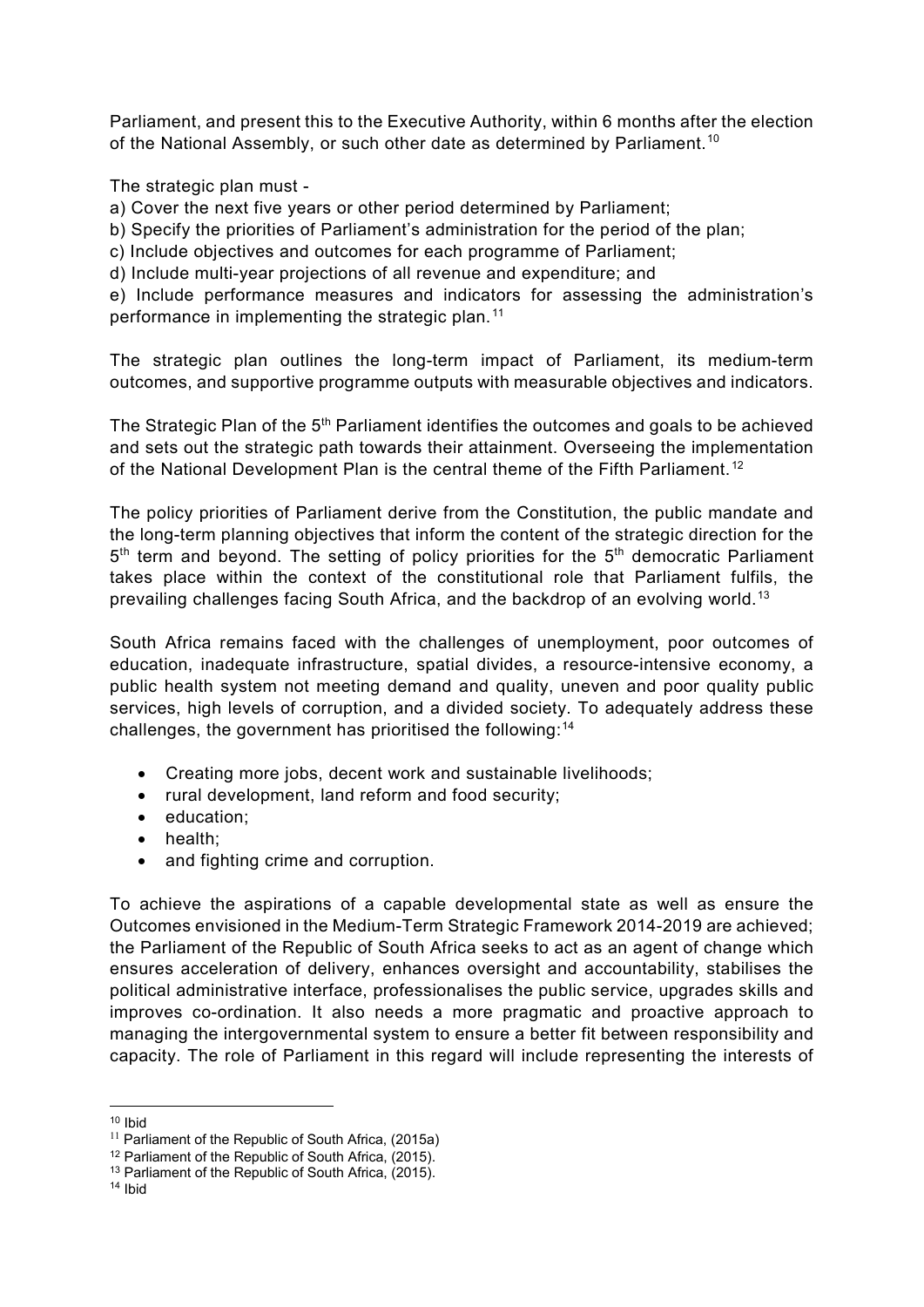people in the processes of passing laws, conducting oversight, recommending public office appointments and by adopting international agreements.<sup>[15](#page-4-0)</sup>

To effectively realise this role, the strategic priorities of Parliament include:

- Strengthening oversight and accountability;
- Enhancing public involvement;
- Deepening engagement in international fora;
- Strengthening co-operative government; and
- Strengthening legislative capacity.

Furthermore, these new priorities give Parliament an impetus to make certain key changes to the internal framework of the institution, namely:

- Effecting changes to the programme of Parliament to allow for greater effectiveness of processes, especially the requirements of the oversight and public involvement processes;
- Improving support capacity for the oversight function, enhancing capacity to realise greater public involvement, improving support for international engagement, and strengthening capacity to support the legislative function;
- Increasing knowledge and information services, research and record keeping;
- Increasing the use of information communication technology and enablers, ensuring greater process efficiency and access to information;
- Addressing the shortage of workspace, facilities and meeting rooms;
- Providing capacity-building programmes for Members of Parliament.<sup>[16](#page-4-1)</sup>

The Strategic Plan of the 5<sup>th</sup> Democratic Parliament is the first step in a process which will see the structure of Parliament undergoing realignment aimed at ensuring effective execution of the institution's mandate. The realignment will focus on the strategic priorities of Parliament, providing greater alignment between the priorities, resources and the overall structure to allow for greater management effectiveness. It must also create capacity to address service demands in areas of oversight, public involvement, international engagement, and institutional governance. Several process developments and efficiency improvement initiatives have been implemented and more are under way.<sup>[17](#page-4-2)</sup>

In order to increase the institutional effectiveness and efficiency, the administration will aim at the following:

- Introducing services related to capacity-building programmes for Members that will seek to increase accessibility of programmes, and improve the usefulness and relevance of programmes to enable Members of Parliament to function effectively;
- Establishing services such as procedural advice, legal advice, content advice, research and other similar information services with the view to improving the timeliness and quality of outputs, thereby increasing the value of information, as the inputs required by Members will have greater effectiveness;

 $\overline{a}$  $15$  Ibid

<span id="page-4-1"></span><span id="page-4-0"></span><sup>16</sup> Parliament of the Republic of South Africa, (2015).

<span id="page-4-2"></span><sup>17</sup> Ibid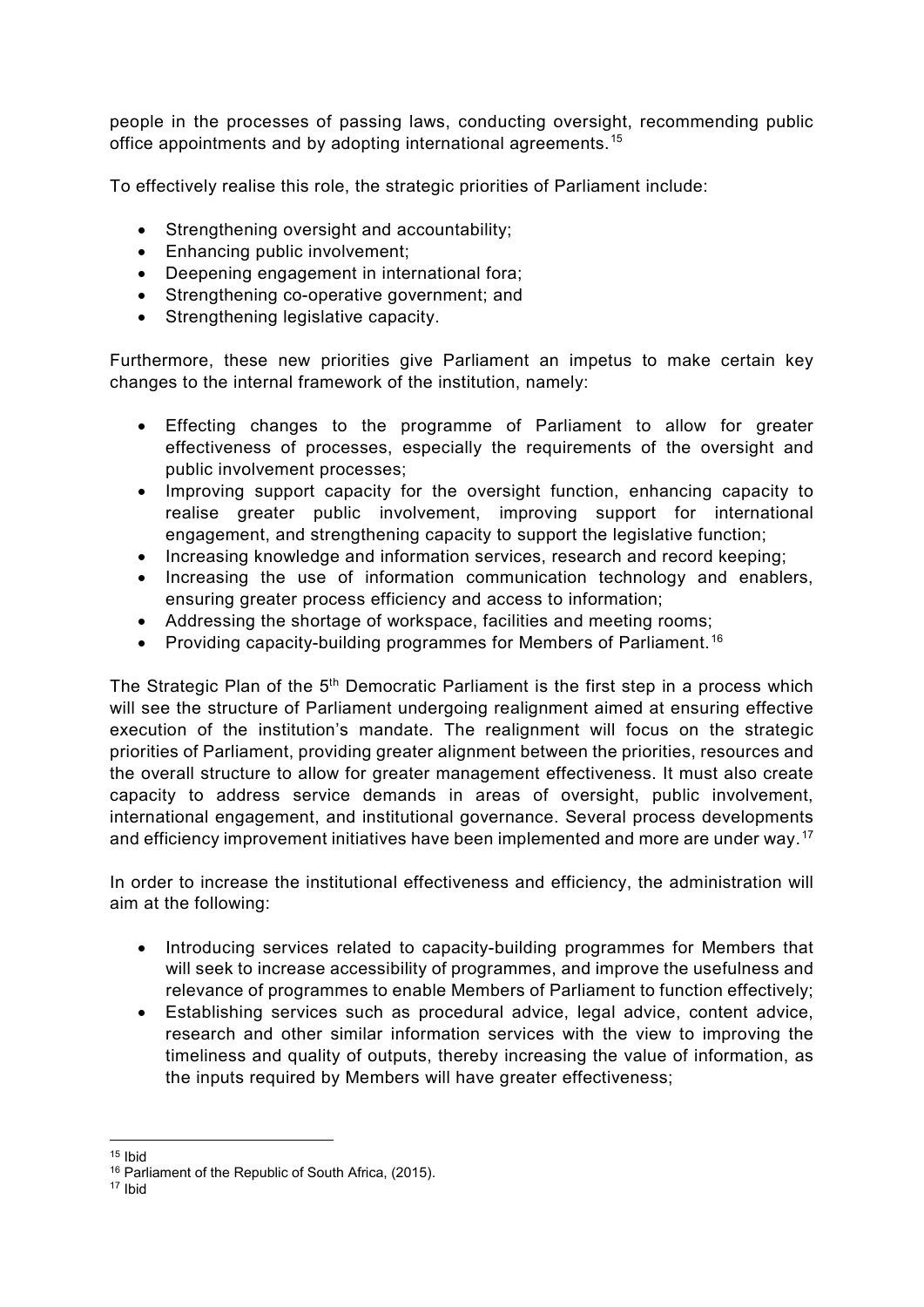- Providing services related to facilities, including ICT, claims, catering and household services, that will seek to maximise the use of limited resources, whilst increasing response times (decreasing turnaround times) and decreasing repair times (downtimes), thereby increasing efficiency;
- Improving areas of governance and compliance, internal co-ordination and communications, information-sharing, skills development and capacity-building, the use and management of limited facilities, and increasing the overall efficiency of Parliament;
- Implementing effective monitoring and evaluation systems for the purpose of monitoring the achievement of policy outcome goals.<sup>[18](#page-5-0)</sup>

The overarching mission of Parliament is to "provide the people of South Africa with a vibrant people's assembly that intervenes and transforms society and addresses the development challenges of our people<sup>"19</sup>. It is also important that Parliament conducts effective oversight over the Executive by strengthening its scrutiny of actions against the needs of South Africans. In addition, Parliament seeks to enhance the participation of South Africans in the decision-making processes that affect their lives as well as ensure that there is a healthy relationship between the three arms of the state that promotes efficient co-operative governance between the spheres of government, and ensures appropriate links with our region and the world. Finally, Parliament must ensure that there is an innovative, transformative, effective and efficient parliamentary service and administration that enables Members of Parliament to fulfil their constitutional responsibilities.[20](#page-5-2)

The strategic objectives presented in the Strategic Plan of the 5<sup>th</sup> Parliament will aim to bring about significant change and improvement in services delivered to Members, thereby seeking to increase the overall efficiency and effectiveness of Parliament. $21$ 

### **3.2 Overview of the Oversight Model of the Parliament of the Republic of South Africa**

Historically, the 1994 elections ushered in a new democratic order in South Africa. The extraordinary participation by South Africans showed that we desired an end to the divisions of the past and a move towards establishing a society based on democratic values, social justice and fundamental human rights. The process of negotiations, which preceded the 1994 elections, resulted in the drafting of a new Constitution, as adopted on 8 May 1996 by the Constitutional Assembly.<sup>[22](#page-5-4)</sup>

Much of Parliament's focus in the first decade of democracy was on ensuring the transformation of South Africa's legislative landscape, in line with the country's first democratic Constitution, Act 108 of 1996. In this process, Parliament's oversight function received less attention, and was compounded further by the reality that the Constitution deals with Parliament's legislative authority in more detail compared to its oversight role $23$ 

<span id="page-5-0"></span><sup>&</sup>lt;sup>18</sup> Parliament of the Republic of South Africa, (2015)

<span id="page-5-1"></span><sup>&</sup>lt;sup>19</sup> Parliament of the Republic of South Africa, (2015)

<span id="page-5-2"></span><sup>20</sup> Parliament of the Republic of South Africa, (2015)

<sup>&</sup>lt;sup>21</sup> Parliament of the Republic of South Africa,  $(2015)$ 

<span id="page-5-5"></span><span id="page-5-4"></span><span id="page-5-3"></span><sup>&</sup>lt;sup>22</sup> Parliament of the Republic of South Africa: Oversight and Accountability Model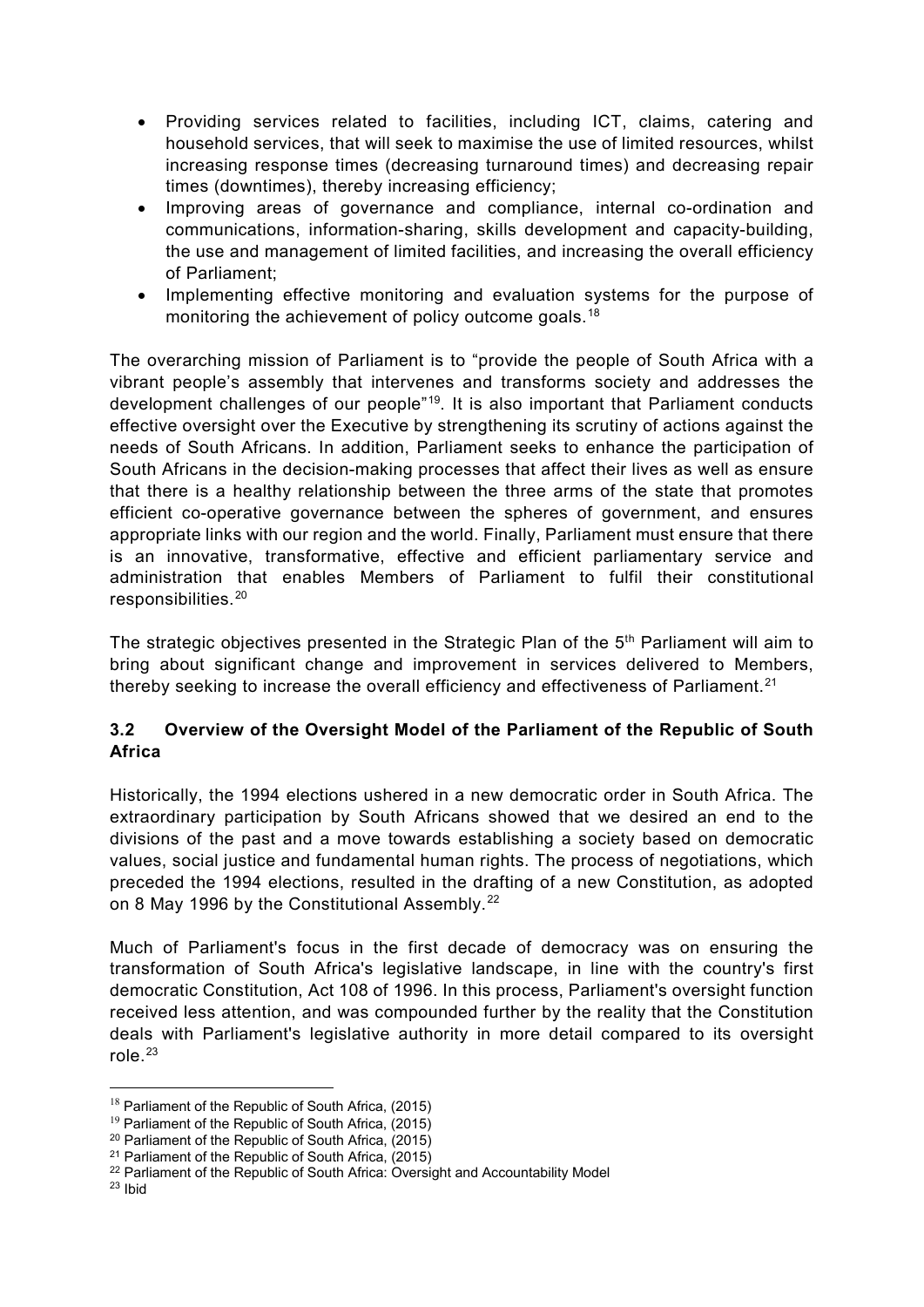To address this deficit, Parliament through the Joint Rules Committee established a Task Team on Oversight and Accountability comprising Members of both Houses of Parliament, which studied the mandates relating to oversight emanating from the Constitution. The task team established three focus groups, that of, the Projects Focus Group, the Budget and the Committees. The objective was to develop an oversight model for Parliament in line with the Constitution and Parliament's new strategic vision, together with the realignment of resources to fulfil its mandate with greater efficiency. $24$ 

The Oversight Model's primary objective is to provide the framework that describes how Parliament conducts oversight. It seeks to improve existing tools of parliamentary oversight, streamline components of the new oversight model with existing components, and enhance Parliament's capacity to fulfil its oversight function in line with Parliament's new strategic direction.[25](#page-6-1)

In developing an Oversight Model, the Task Team began by determining that an appropriate definition of oversight is as follows<sup>26</sup>:

In the South African context, oversight is a constitutionally mandated function of legislative organs of state to scrutinise and oversee executive action and any organ of state.

The task team further emphasized that oversight entails the informal and formal, watchful, strategic and structured scrutiny exercised by legislatures in respect of the implementation of laws, the application of the budget, and the strict observance of statutes and the Constitution. In addition, and most importantly, it entails overseeing the effective management of government departments by individual members of Cabinet in pursuit of improved service delivery for the achievement of a better quality of life for all citizens.<sup>[27](#page-6-3)</sup>

The appropriate mechanism for Parliament to conduct oversight of these organs of state would be through parliamentary committees. In conducting oversight, the committee would either request a briefing from the organ of state or visit the organ of state for factfinding, depending on the purpose of the oversight. The committees would have to consider the appropriate means for conducting oversight to cover all organs of state. One of the most important aspects of the oversight function is the consideration by committees of annual reports of organs of state and the Auditor-General's reports.[28](#page-6-4)

Ministers, as the executive authority in terms of section 65 of the Public Finance Management Act (PFMA) have to table annual reports of departments and public entities for which they are responsible within six months after the end of the financial year (30 September). The Speaker' immediately refers all annual reports to the relevant portfolio committee and the Committee on Public Accounts for consideration and report. Late submission requires a written explanation by the Minister providing reasons for the delay. The Committee on Public Accounts reviews the audited financial statements and the audit

 $\overline{a}$ <sup>24</sup> Ibid

<span id="page-6-1"></span><span id="page-6-0"></span><sup>&</sup>lt;sup>25</sup> Parliament of the Republic of South Africa: Oversight and Accountability Model

<span id="page-6-2"></span> $26$  Ibid

<span id="page-6-3"></span><sup>27</sup> Ibid

<span id="page-6-4"></span><sup>&</sup>lt;sup>28</sup> Parliament of the Republic of South Africa: Oversight and Accountability Model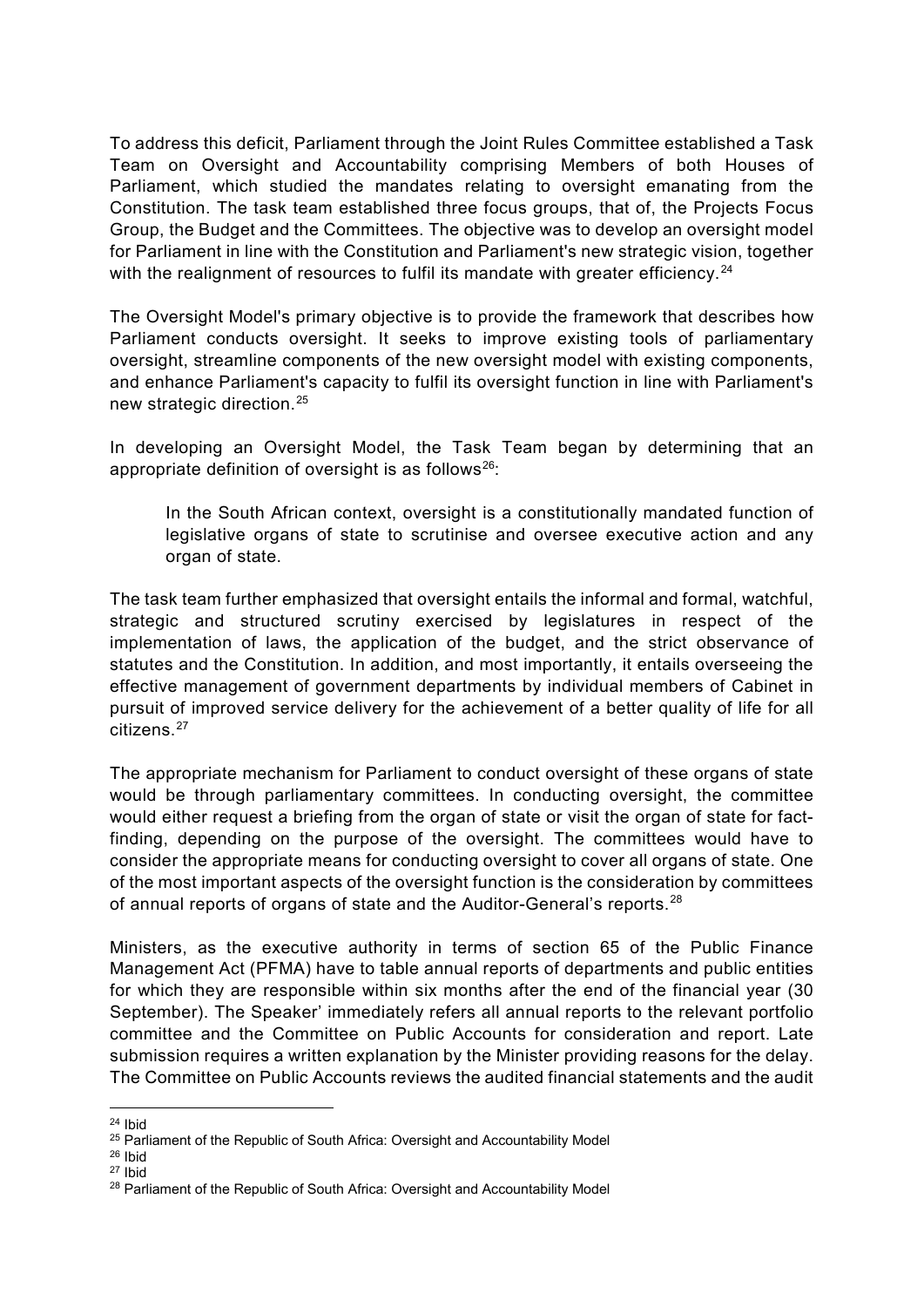reports of the Auditor-General and indicates to the relevant portfolio committee which specific issues they should be aware of with regard to oversight. The committee has to evaluate thoroughly the technical quality and the performance information presented in the annual report. $29$ 

There are different phases which lead up to the final reporting, namely<sup>30</sup>:

#### **Oversight preparation phase:**

• This starts six to eight weeks prior to 30 September each year. Members need to have access to and interrogate documents which include current and previous annual reports for comparison purposes, strategic plans and Estimates of National Expenditure of related years, State-of-the-Nation Address, Budget Speech, budget vote speeches, previous BRRR report, division of revenue information and related policy documents, quarterly performance reports, previous oversight reports and House resolutions.

#### **Oversight hearing phase:**

• Ideally during the last two weeks of October each year, public hearings are conducted to gain clarity/input into the areas that should be addressed in the annual report.

#### **Oversight report-writing phase:**

• A report for each of the entities reviewed must be tabled in the House (by the second week in November). The report should contain comments with regard to compliance, spending patterns, a general information section in the annual report, reported performance, key issues of the previous year and recommendations.

Parliament has established mechanisms to fulfil its oversight and accountability mandates in terms of the Constitution and under the rules established by the two Houses, individually and jointly. Committees can interact with civil society organisations, organised business, experts and professional bodies as a way of enhancing accountability and can call Ministers and departmental heads to account on any issue relating to any matter over which they are effecting accountability within the ambit of the provisions of sections 56 and 69 of the Constitution and legislation.[31](#page-7-2)

Parliamentary processes to ensure that institutional mechanisms are effectively undertaken are prescribed within the parliamentary oversight cycle. Annual reports, reports from the Auditor-General, resolutions of the Committee on Public Accounts, committee reports, quarterly and monthly reports of National Treasury are considered amidst the cycle and performance by the Executive is measured by a comparison between these and the Medium Term Budget Policy Statement, the Division of Revenue Act, the Appropriation Bill, and legislation raising revenue. Ministers are accountable for the policy that underlies their budgets whereas accounting officers account for expending the budget. $32$ 

 $\overline{a}$  $29$  Ibid

<span id="page-7-1"></span><span id="page-7-0"></span><sup>30</sup> Ibid

<span id="page-7-2"></span><sup>&</sup>lt;sup>31</sup> Parliament of the Republic of South Africa: Oversight and Accountability Model

<span id="page-7-3"></span><sup>32</sup> Ibid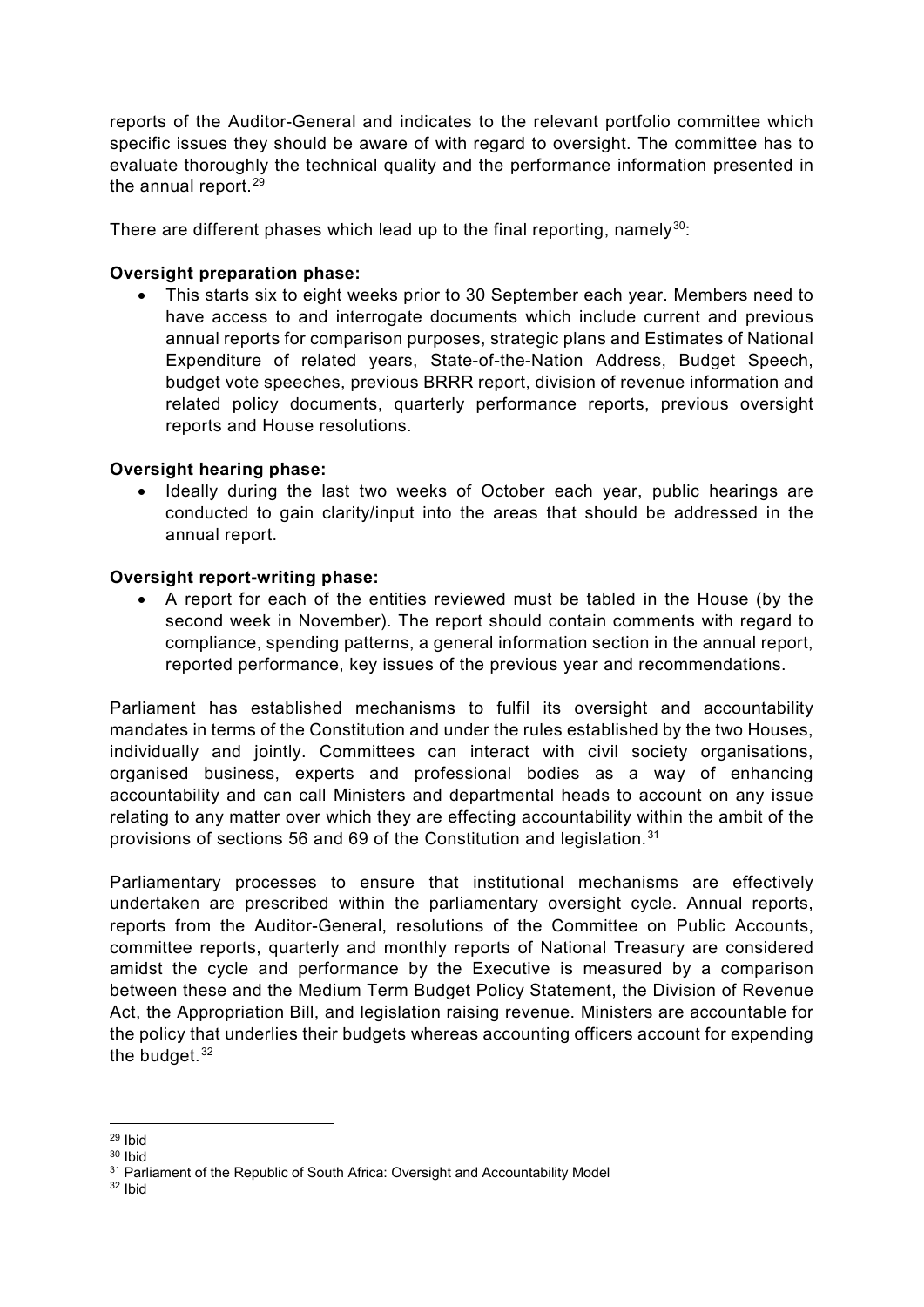The oversight cycle requires Parliament to take a long-term view of oversight in order to ensure effective oversight of sustainable delivery. The parliamentary oversight cycle provides a means through which Parliament can monitor government delivery in terms of long-term commitments, rather than focusing exclusively on annual commitments, annual planning and performance assessments. The cycle thus provides for continuity in Parliament's oversight activities from year to year.<sup>[33](#page-8-0)</sup>

Currently South Africa has designed the following tools in relation to oversight and accountability. For ease of reference, these tools have been split into four categories: Category 1 lists tools of established legislation and long-term plans; Category 2 contains tools relating to annual, monthly and weekly activities; Category 3 lists financial instruments; and Category 4 relates to issues arising from institutions supporting constitutional democracy.[34](#page-8-1)

# **Category 1:**

- Constitution of the Republic
- Legislation
- Government Programme of Action [5-year plan].

# **Category 2:**

- State-of-the-Nation Address
- Questions (written and oral)
	- o President
	- o Deputy President
	- o Ministers
- Members' statements
- Ministerial statements
- Debates in the House
- Matters from constituency work
- Private Member's bills
- Individual Member's oversight
- Committee reports on legislation and oversight activities
- Committee reports on international agreements
- Departmental strategic plans
- Departmental current and past annual performance plans
- Annual reports (including annual financial statements, statements on programme performance and human resource information)
- Performance contracts
- Departmental compliance with parliamentary committee recommendations.

# **Category 3:**

- Budget Speech
	- o Estimates of National Expenditure (ENE)

 $\overline{a}$ <sup>33</sup> Ibid

<span id="page-8-1"></span><span id="page-8-0"></span><sup>&</sup>lt;sup>34</sup> Parliament of the Republic of South Africa: Oversight and Accountability Model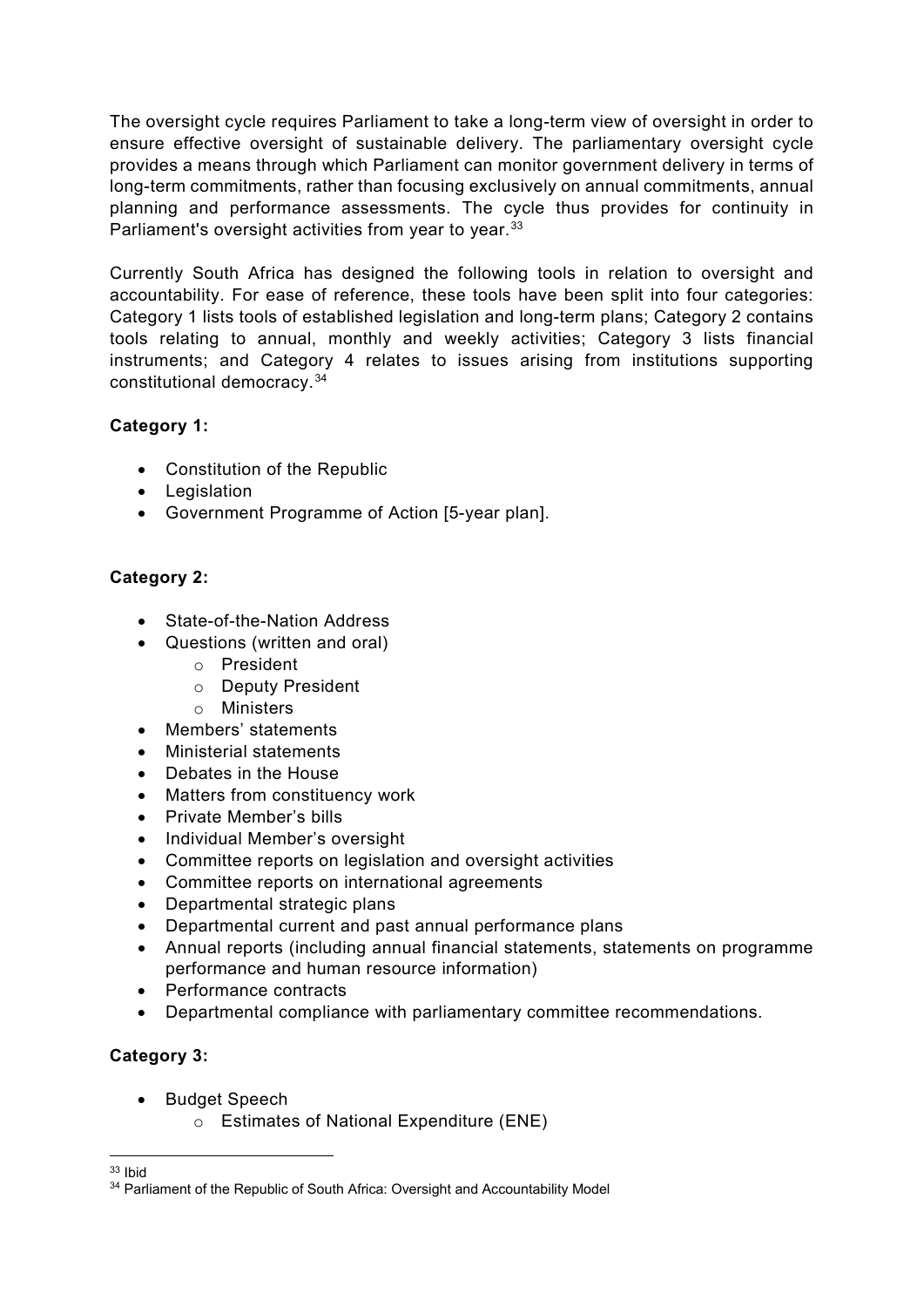- o Division of Revenue Bill
- o Estimates of National Revenue
- o Budget Review
- Ministers' budget vote speeches
- Departmental budget votes
- Treasury Regulations relating to strategic planning
- Reports of the Auditor-General (including performance reports)
- Treasury reports (monthly and quarterly reports)
- Audit Reports (Scopa)
- Medium-Term Budget Policy Statement (MTBPS)
- Adjusted Estimates of National Expenditure
- Intergovernmental Fiscal Relations report
- Public Finance Management Act (PFMA)
- Financial statements (monthly financial reports and quarterly performance reports)
- Statistics South Africa reports.

#### **Category 4:**

• Reports on investigated matters of relevance by institutions supporting constitutional democracy (ISDs) and other statutory institutions supporting democracy for consideration by Parliament.

In addition to these 4 categories, the Parliament of the Republic of South Africa has other mechanisms designed to enhance oversight. In particular, the Task Team that developed the Oversight and Accountability Model believed that reports and matters arising from the same delegations representing Parliament at organisations, such as the Commonwealth Parliamentary Association, Inter-Parliamentary Union, Pan African Parliament, SADC Parliamentary Forum, Africa Caribbean and Pacific-European Union Joint Parliamentary Assembly and others, should also be tabled and be programmed for consideration by the relevant committees and, where necessary, should be debated in the relevant Houses. [35](#page-9-0)

Political parties also have an additional role to play in enhancing oversight. Political parties have constituency offices from which the public can obtain information on new Bills or discuss issues of concern with members of Parliament. Each party represented in Parliament is allocated funds to develop its own method of constituent outreach. Each Member of Parliament is assigned by their political party to perform constituency work. Constituency work affords Members the greatest opportunity to conduct individual oversight. It constitutes the closest level of interaction between Members and the public, and provides the best platform from which Members can familiarise themselves with the issues confronting their constituents. Through this interaction, a Member may address matters of local, provincial and national concern.<sup>[36](#page-9-1)</sup>

#### **4. Policies that guide South Africa as a developmental State**

 $\overline{a}$ <sup>35</sup> Parliament of the Republic of South Africa: Oversight and Accountability Model

<span id="page-9-1"></span><span id="page-9-0"></span><sup>36</sup> Ibid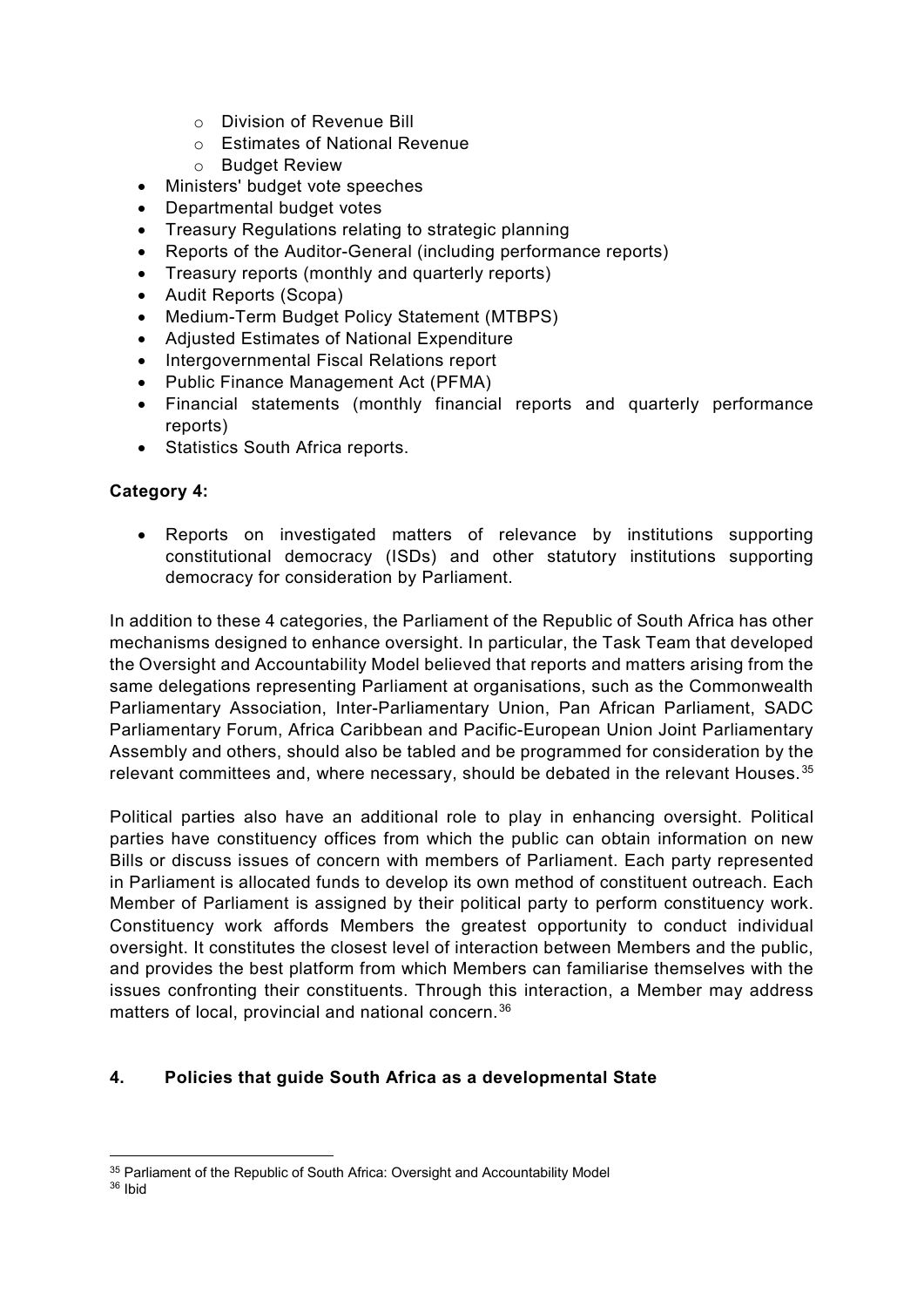According to the Oversight and Accountability Model, the mandate of the Parliament of the Republic of South Africa is achieved through passing legislation, overseeing government action, and facilitating public participation and international participation. The role of Parliament includes the promotion of the values of human dignity, equality, nonracialism, non-sexism, the supremacy of the Constitution, universal adult suffrage and a multi-party system of democratic government. It upholds our citizens' political rights, the basic values and principles governing public administration, and oversees the implementation of constitutional imperatives.<sup>[37](#page-10-0)</sup>

These values are further underpinned by key policy frameworks which guide South Africa in its goal to achieving an effective Developmental State. In the conduct of Executive oversight, it is crucial for members of Parliament to scrutinise the work of the Executive using the outcomes contained in these policy outcomes that South African national departments should seek to realise.

# **4.1 The United Nations Sustainable Development Goals**

The sustainable development goals (SDGs) are a new, universal set of goals, targets and indicators that UN member states will be expected to use to frame their agendas and political policies over the next 15 years. The SDGs follow and expand on the Millennium Development Goals (MDGs) which provided a focal point for governments – a framework around which they could develop policies and overseas aid programmes designed to end poverty and improve the lives of poor people. The eight MDGs – reduce poverty and hunger; achieve universal education; promote gender equality; reduce child and maternal deaths; combat HIV, malaria and other diseases; ensure environmental sustainability; develop global partnerships – failed to consider the root causes of poverty and overlooked gender inequality as well as the holistic nature of development.<sup>[38](#page-10-1)</sup>

The SDGs were developed as a result of the largest consultation programme in the history of the UN to measure opinion on what the SDGs should include. Establishing post-2015 goals was an outcome of the Rio+20 summit in 2012, which mandated the creation of an open working group to come up with a draft agenda. The open working group, with representatives from 70 countries, had its first meeting in March 2013 and published its final draft, with its 17 suggestions, in July 2014. The draft was presented to the UN General Assembly, negotiations followed, and the final wording of the goals and targets, and the preamble and declaration that comes with them, were agreed in August 2015. $39$ 

The 17 SDG's are as follows<sup>40.</sup>

- 1. End poverty in all its forms everywhere
- 2. End hunger, achieve food security and improved nutrition, and promote sustainable agriculture
- 3. Ensure healthy lives and promote wellbeing for all at all ages
- 4. Ensure inclusive and equitable quality education and promote lifelong learning opportunities for all
- 5. Achieve gender equality and empower all women and girls

 $\overline{a}$ <sup>37</sup> Parliament of the Republic of South Africa: Oversight and Accountability Model

<span id="page-10-1"></span><span id="page-10-0"></span><sup>38</sup> Ford, (2015).

<sup>39</sup> Ibid

<span id="page-10-3"></span><span id="page-10-2"></span><sup>40</sup> Ibid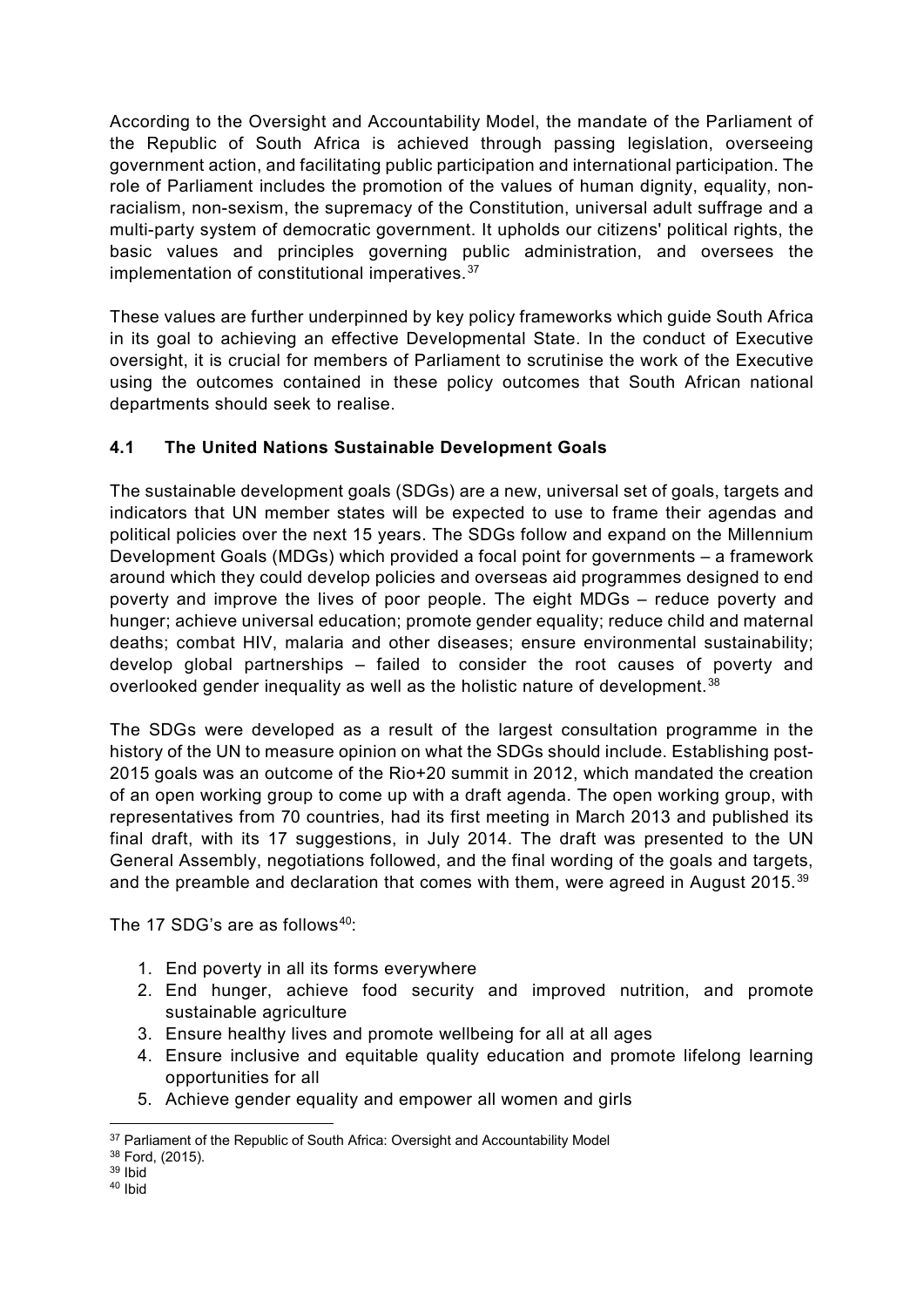- 6. Ensure availability and sustainable management of water and sanitation for all
- 7. Ensure access to affordable, reliable, sustainable and modern energy for all
- 8. Promote sustained, inclusive and sustainable economic growth, full and productive employment, and decent work for all
- 9. Build resilient infrastructure, promote inclusive and sustainable industrialisation, and foster innovation
- 10. Reduce inequality within and among countries
- 11. Make cities and human settlements inclusive, safe, resilient and sustainable
- 12. Ensure sustainable consumption and production patterns
- 13. Take urgent action to combat climate change and its impacts (taking note of agreements made by the UNFCCC forum)
- 14. Conserve and sustainably use the oceans, seas and marine resources for sustainable development
- 15. Protect, restore and promote sustainable use of terrestrial ecosystems, sustainably manage forests, combat desertification and halt and reverse land degradation, and halt biodiversity loss
- 16. Promote peaceful and inclusive societies for sustainable development, provide access to justice for all and build effective, accountable and inclusive institutions at all levels
- 17. Strengthen the means of implementation and revitalise the global partnership for sustainable development

Within the goals are 169 targets. Targets under goal one, for example, include reducing by at least half the number of people living in poverty by 2030, and eradicating extreme poverty (people living on less than \$1.25 a day). Under goal five, there's a target on eliminating violence against women, while goal 16 has a target to promote the rule of law and equal access to justice.<sup>[41](#page-11-0)</sup>

South Africa's position regarding the SDG's emanates from the view that the post-2015 development agenda must build on the unfinished business of the MDGs and on the development gains achieved. The SDG's compliment national and regional priorities, including the NDP, NEPAD and Agenda 2063 given that poverty and hunger, as well as combating inequality at all levels are treated as overarching objectives.<sup>[42](#page-11-1)</sup>

 $\overline{a}$ 

<span id="page-11-0"></span><sup>41</sup> Ford, (2015).

<span id="page-11-1"></span><sup>42</sup> Parliamentary Monitoring Group, (2015).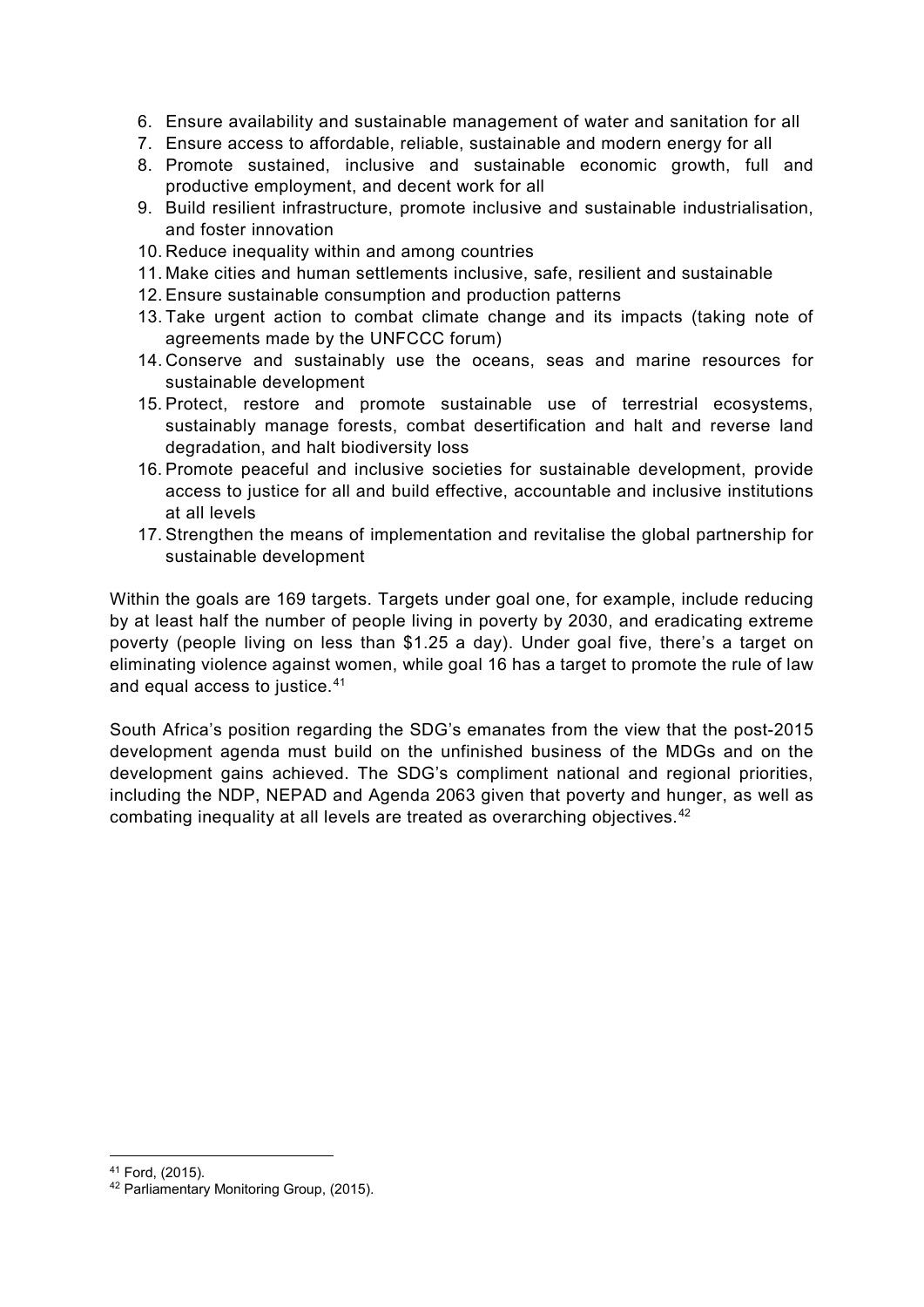### **4.2 African Union, NEPAD and Agenda 2063**

The African Union (AU) was formed in 2000, with the aim of developing and integrating Africa; an organization that would assist and transform Africa into a prosperous and stable continent, which demands more respect in the international system. The African Union represents an attempt by African countries in creating norms within the continent which create stability. An initiative aimed at dealing with the challenges facing the continent is the New Partnership for Africa's Development (NEPAD). The main goals of NEPAD are stability, peace, democratization and ensuring that Africa is a safe environment for foreign investment.<sup>[43](#page-12-0)</sup>

In the 50th Anniversary Solemn Declaration of the Heads of State and Government of the African Union assembled to celebrate the Golden Jubilee of the OAU/AU.<sup>[44](#page-12-1)</sup> Africa's political leadership rededicated themselves to the continent's development and pledged their commitment to make progress in eight key areas:

- African Identity and Renaissance,
- The struggle against colonialism and the right to self-determination of people still under colonial rule,
- Integration Agenda,
- Agenda for Social and Economic Development,
- Agenda for Peace and Security,
- Democratic Governance,
- Determining Africa's Destiny, and
- Africa's place in the world<sup>[45](#page-12-2)</sup>

They further pledged to integrate these ideals and goals in a Continental Agenda 2063, through a people-driven process for the realization of the vision of the AU for an integrated, people-centred, prosperous Africa, at peace with itself.

Agenda 2063 is both a Vision and an Action Plan. It is a call for action to all segments of African society to work together to build a prosperous and united Africa based on shared values and a common destiny. Agenda 2063 is embodied in specific aspirations that will define the future that the people of Africa want, namely:

- 1. A prosperous Africa based on inclusive growth and sustainable development
- 2. An integrated continent, politically united and based on the ideals of Pan Africanism and the vision of Africa's Renaissance
- 3. An Africa of good governance, democracy, respect for human rights, justice and the rule of law
- 4. A peaceful and secure Africa
- 5. An Africa with a strong cultural identity, common heritage, values and ethics
- 6. An Africa where development is people-driven, unleashing the potential of its women and youth
- 7. Africa as a strong, united and influential global player and partner.  $46$

 $\overline{a}$ 43Landsberg, (2003).

<span id="page-12-1"></span><span id="page-12-0"></span><sup>44 21&</sup>lt;sup>st</sup> Ordinary session of the Assembly of Heads of State and Government of the African Union, at Addis Ababa, 26 May 2013

 $45$  African Union Agenda 2063, (2014)

<span id="page-12-3"></span><span id="page-12-2"></span><sup>46</sup> African Union Agenda 2063, (2014)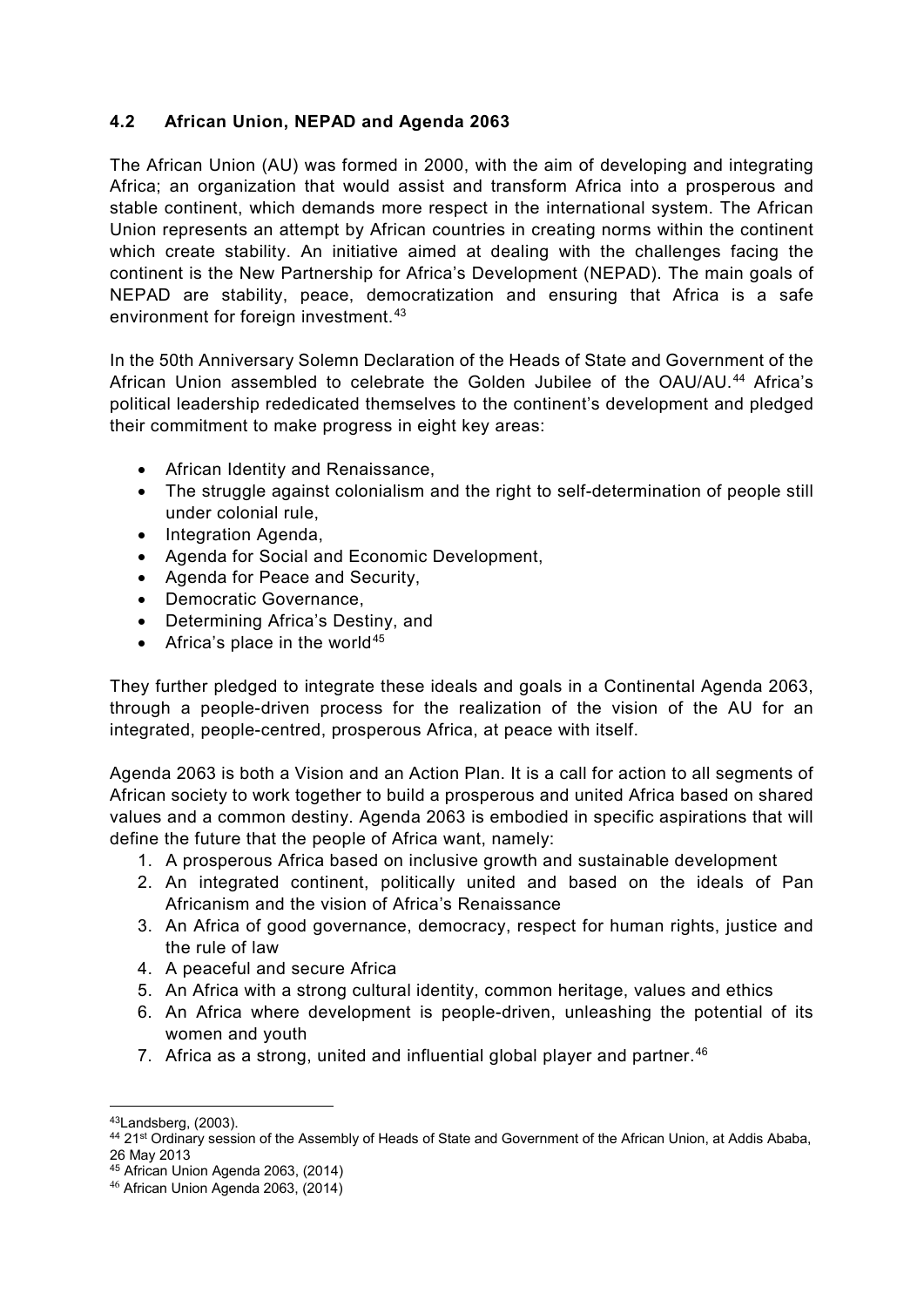South Africa's commitment to Agenda 2063 is premised on the developmental imperatives of the country's foreign policy. In a speech during a joint sitting of the Parliament of the Republic of South Africa, Minister of International Relations and Cooperation Mrs Maite Nkoane-Mashabane noted that "Agenda 2063 is about the Africa we want to build in the future. It connects the Africa of yesterday to the Africa of today and the Africa of tomorrow". During her speech, the Minister also emphasized that "with Agenda 2063, the AU is rallying all Africans to continue the march for the rebirth of the African continent in all aspects – to extend our political liberation to economic and social liberation". $47$ 

# **4.3 SADC Regional Indicative Strategic Development Plan (RISDP)**

The Southern African Development Community (SADC) has existed since 1980, when it was formed as a loose alliance of nine states in Southern Africa known as the Southern African Development Coordination Conference (SADCC). At that time, it was formed with the main aim of coordinating development projects meant to lessen economic dependence on apartheid South Africa.

SADC envisions a common future within the regional community which will ensure economic stability, improving the standards of living for people in the region, guarantee freedom and social justice as well as peace and security for the people of Southern Africa. The main objectives of SADC are to achieve both economic growth and development in order to alleviate poverty, as well as improve the standard of living for the people of Southern Africa. Additionally, SADC aims to support the socially impoverished through regional integration by developing common political values, institutions and systems. SADC will promote peace and security within the region as well as encourage selfsustaining development based on collective self-reliance as well as the interdependence of Member States. SADC also aims at ensuring that national and regional strategies or programs complement each other so as to maximize productive employment and how resources are utilised in the region. Efficient utilisation of natural resources will aid in the effective protection of the environment. Finally, SADC aims to strengthen the long-standing historical, social and cultural links among the peoples of the region.<sup>[48](#page-13-1)</sup>

As a way of improving the efficiency of SADC, efforts were made to implement a restructuring of the organization. To provide strategic direction to the restructured organisation and to make the SADC Common Agenda operational, a Regional Indicative Strategic Development Plan (RISDP) has been developed. The RISDP is a 15-year plan aimed at deepening regional integration by providing Member States with a consistent and comprehensive programme of long-term economic and social policies. The plan reaffirms the commitment of SADC Member States to "good political, economic and corporate governance embedded in a culture of democracy; full participation by civil society; and respect for the rule of law".<sup>[49](#page-13-2)</sup> South Africa is committed to this vision for the region.

South Africa views SADC as the foundation for its regional, continental and international engagements. Political and economic integration remains one of the motivating forces of South Arica's foreign policy in relation to the consolidation of the African Agenda. This

 $\overline{a}$ <sup>47</sup> Nkoane-Mashabane, (2015).

<span id="page-13-1"></span><span id="page-13-0"></span><sup>48</sup> National Planning Commission, (2013)

<span id="page-13-2"></span><sup>49</sup>SADC, (2007).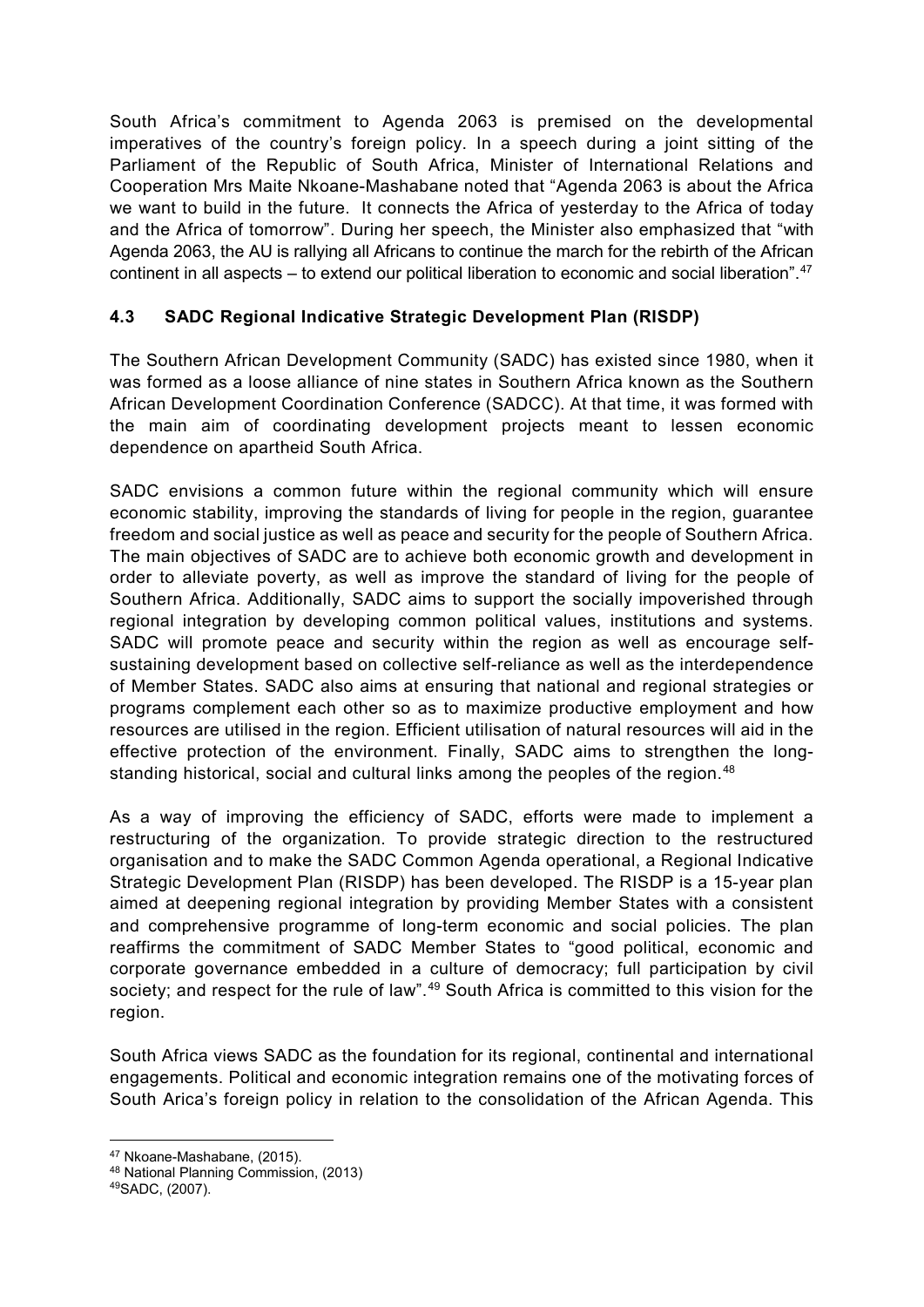advances continental and regional integration through the harmonisation and rationalisation of the Regional Economic Communities which South Africa feels are an important component of economic development.<sup>[50](#page-14-0)</sup>

### **4.4 The National Development Plan**

The National Development Plan (NDP) aims to eliminate poverty and reduce inequality by 2030. South Africa can realise these goals by drawing on the energies of its people, growing an inclusive economy, building capabilities, enhancing the capacity of the state, and promoting leadership and partnerships throughout society.<sup>[51](#page-14-1)</sup>

Given the complexity of national development, the plan sets out six interlinked priorities which are as follows:

- Uniting all South Africans around a common programme to achieve prosperity and equity.
- Promoting active citizenry to strengthen development, democracy and accountability.
- Bringing about faster economic growth, higher investment and greater labour absorption
- Focusing on key capabilities of people and the state
- Building a capable and developmental state
- Encouraging strong leadership throughout society to work together to solve problems  $52$

While the achievement of the objectives of the NDP requires progress on a broad front, three priorities stand out $53$ :

- Raising employment through faster economic growth
- Improving the quality of education, skills development and innovation
- Building the capability of the state to play a developmental, transformative role

In order to realise the objectives of the NDP, key milestones have to be met, namely:

- Increase employment from 13 million in 2010 to 24 million in 2030.
- Raise per capita income from R50 000 in 2010 to R120 000 by 2030.
- Increase the share of national income of the bottom 40 percent from 6 percent to 10 percent.
- Establish a competitive base of infrastructure, human resources and regulatory frameworks.
- Ensure that skilled, technical, professional and managerial posts better reflect the country's racial, gender and disability makeup.
- Broaden ownership of assets to historically disadvantaged groups.

 $\overline{a}$ <sup>50</sup> Genge (2007)

<span id="page-14-1"></span><span id="page-14-0"></span><sup>51</sup> National Planning Commission, (2013).

<span id="page-14-2"></span><sup>52</sup> Ibid

<span id="page-14-3"></span><sup>53</sup> Ibid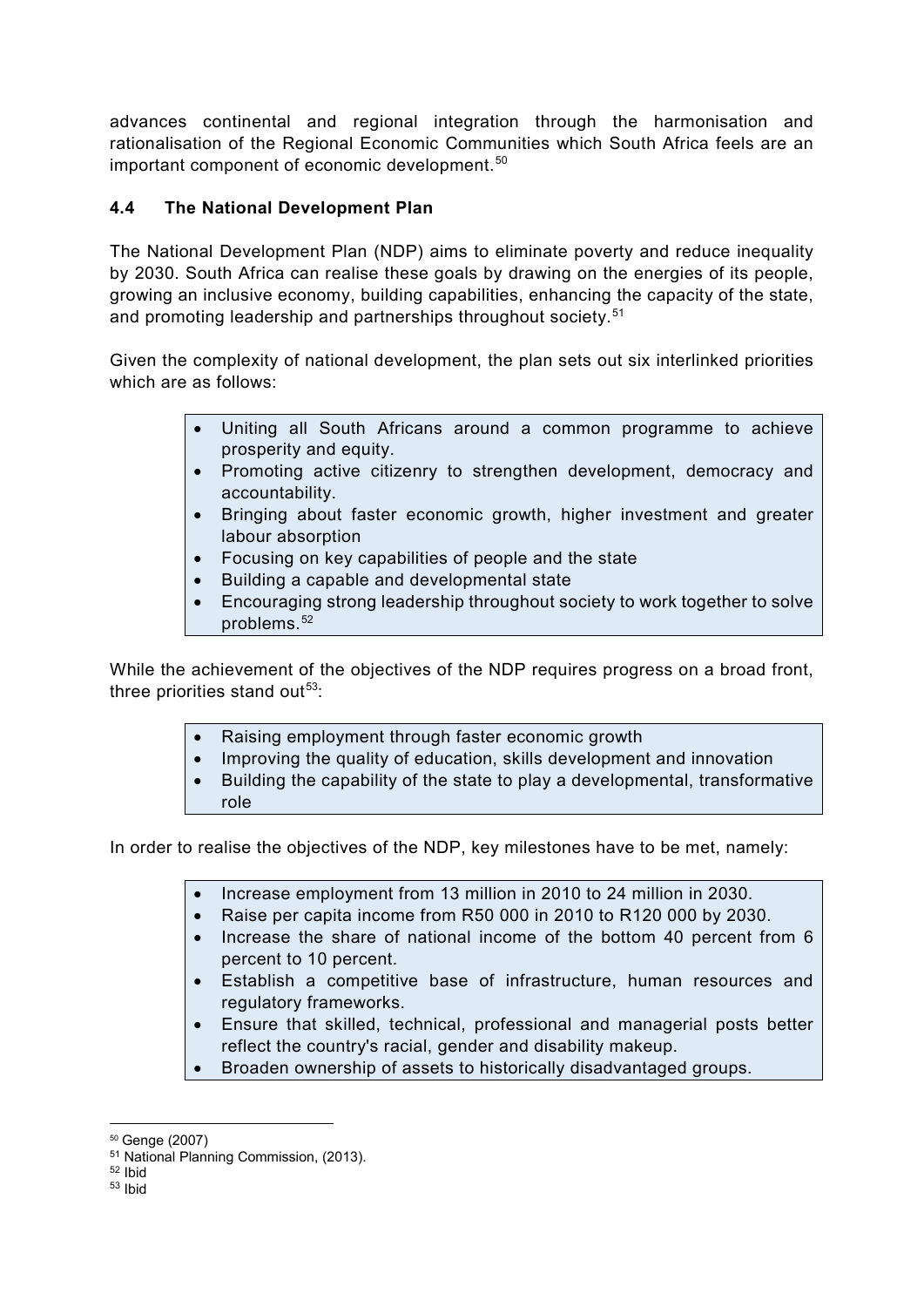- Increase the quality of education so that all children have at least two years of preschool education and all children in grade 3 can read and write.
- Provide affordable access to quality health care while promoting health and wellbeing.
- Establish effective, safe and affordable public transport.
- Produce sufficient energy to support industry at competitive prices, ensuring access for poor households, while reducing carbon emissions per unit of power by about one-third.
- Ensure that all South Africans have access to clean running water in their homes.
- Make high-speed broadband internet universally available at competitive prices.
- Realise a food trade surplus, with one-third produced by small-scale farmers or households.
- Ensure household food and nutrition security.
- Entrench a social security system covering all working people, with social protection for the poor and other groups in need, such as children and people with disabilities.
- Realise a developmental, capable and ethical state that treats citizens with dianity.
- Ensure that all people live safely, with an independent and fair criminal justice system.
- Broaden social cohesion and unity while redressing the inequities of the past.
- Play a leading role in continental development, economic integration and human right.<sup>[54](#page-15-0)</sup>

# **5. A new Oversight Model defined by contemporary policy frameworks**

The abovementioned policy frameworks further enhance the manner in which South Africa orients its development paradigm and have found expression in the implementation of the Oversight and Accountability Model of Parliament which has been further developed to strengthen parliamentary oversight.<sup>[55](#page-15-1)</sup>

In October 2016, the Secretary to Parliament Mr G Mgidlana approved the Business Case for the Oversight and Accountability Programme which is comprised of three projects, namely:

- 1. Refine and Implement the Oversight and Accountability Model
- 2. Develop and implement a legislative model,
- 3. Develop and implement a Cooperative Government Oversight Mechanism

The refinement of the Oversight and Accountability Mode directly supports Parliament's outcome objectives which seek to "ensure that the Executive implements objectives of the MTSF 2014-2019 by 2019". The refined model will address limitations in the oversight-accountability cycle.[56](#page-15-2)

 $\overline{a}$ <sup>54</sup> National Planning Commission, (2013)

<span id="page-15-1"></span><span id="page-15-0"></span><sup>&</sup>lt;sup>55</sup> Business case Approval for Oversight and Accountability Programme

<span id="page-15-2"></span><sup>56</sup> Business case Approval for Oversight and Accountability Programme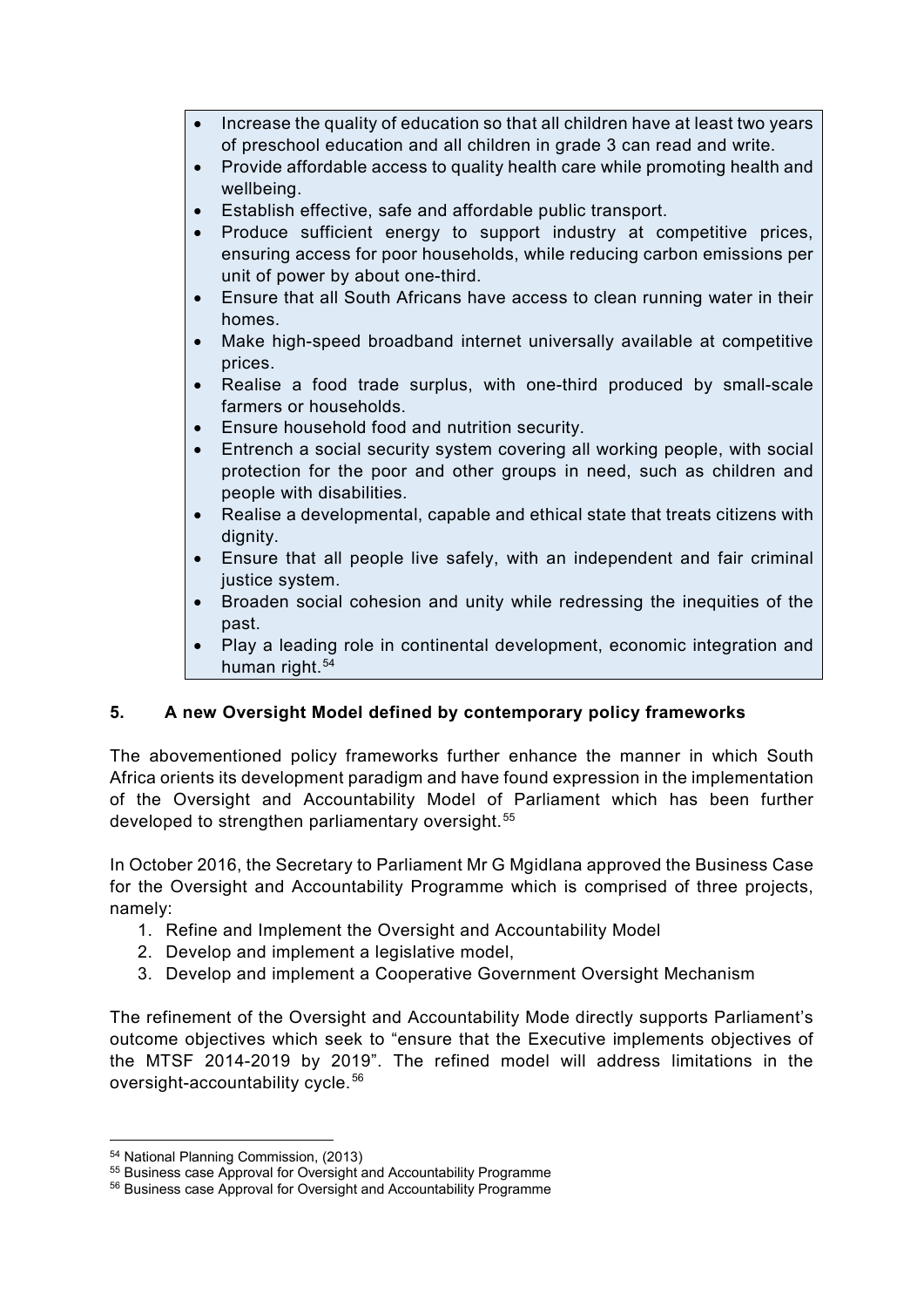The refinement of the Oversight and Accountability Model will incorporate legislative and other policy developments in oversight since the adoption of the model. For example, the Budget Office which facilitates proactive oversight with a view to contribute to future budgets, enhancing focus on oversight on the objectives of the NDP, enhancing resolution-tracking and enhancing the accountability frameworks of Parliament.<sup>[57](#page-16-0)</sup>

The Oversight and Accountability Model will further deliver on the development of a Cooperative Government Oversight Mechanism which is aimed at ensuring that the three spheres of government co-operate with each other on matters of mutual interest. Furthermore, this mechanism will clearly define the oversight role of the National Council of Provinces over co-operative government and its role as a final intervention on intergovernmental relations.<sup>[58](#page-16-1)</sup>

# **6. Concluding Remarks**

The Parliament of the Republic of South Africa relies on a logical framework which identifies links between inputs, activities, outputs and outcomes. These links are defined by the fact that Parliament represents the people in order to ensure government by the people under the Constitution. This entails activities taking place such as passing legislation, overseeing and scrutinising executive action, and the facilitation of public involvement, co-operative government and international engagement are undertaken in an efficient manner driven by an outcomes based approach. The outcomes and goals of Parliament are orientated to ensure open, responsive and accountable government.<sup>[59](#page-16-2)</sup> The policies that define the work of Parliament take their inspiration from national, regional, continental and global frameworks that exist to create conditions conducive to prosperity for the most vulnerable in society.

**\* \* \***

#### **7. References**

African Union, (2014). Agenda 2063: The Africa we want. Second Edition August 2014

African Union, (2002). "Constitutive Act of the African Union". Available from: [http://www.au2002.gov.za/docs/key\\_oau/au\\_act.htm](http://www.au2002.gov.za/docs/key_oau/au_act.htm) (Accessed 7 February 2012).

Agora, (2015). Parliament and Development Policies. Available from: [http://www.agora](http://www.agora-parl.org/resources/aoe/developmentpolicies)[parl.org/resources/aoe/developmentpolicies](http://www.agora-parl.org/resources/aoe/developmentpolicies) (Accessed 29 September 2015).

Business case Approval for Oversight and Accountability Programme

 $\overline{a}$ <sup>57</sup> Ibid

<span id="page-16-1"></span><span id="page-16-0"></span><sup>58</sup> Ibid

<span id="page-16-2"></span><sup>59</sup> Parliament of the Republic of South Africa, (2015)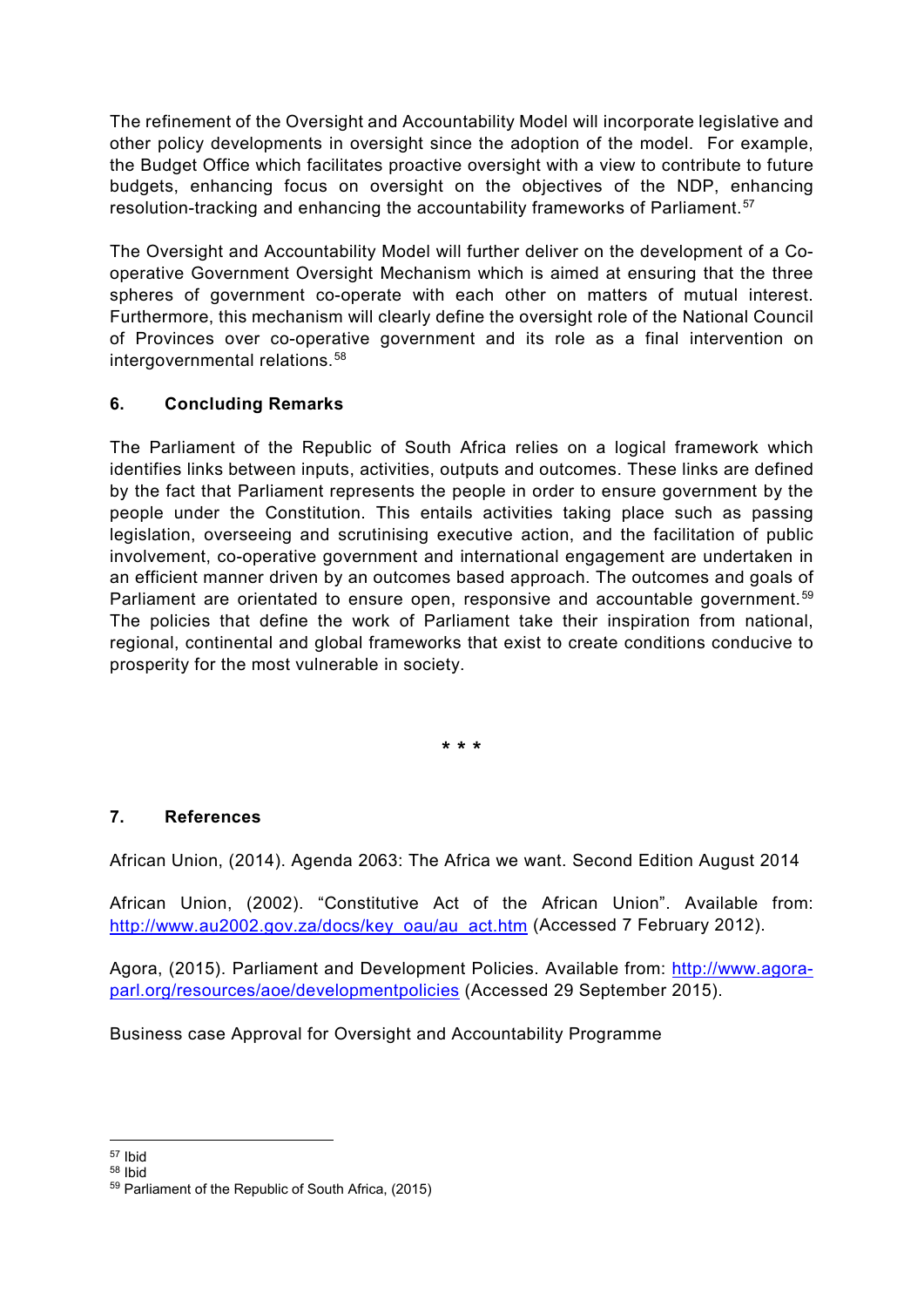Department of International Relations and Cooperation, (2011). Strategic Plan 2011. Available from: [http://www.dfa.gov.za/department/strategicplan%202011-](http://www.dfa.gov.za/department/strategicplan%202011-2014/strategic%20plan%202011.pdf) [2014/strategic%20plan%202011.pdf](http://www.dfa.gov.za/department/strategicplan%202011-2014/strategic%20plan%202011.pdf) (Accessed 10 February 2012).

Education and Training Unit for Democracy and Development, (2015). What is a Developmental State? State? Available from: <http://www.etu.org.za/toolbox/docs/govern/state.html> (Accessed 29 September 2015).

Ford, L. (2015). Sustainable development goals: all you need to know. The Guardian. Available from: [http://www.theguardian.com/global](http://www.theguardian.com/global-development/2015/jan/19/sustainable-development-goals-united-nations)[development/2015/jan/19/sustainable-development-goals-united-nations](http://www.theguardian.com/global-development/2015/jan/19/sustainable-development-goals-united-nations) (Accessed 1 October 2015).

Landsberg, C. 2003. "NEPAD: Smokescreen or Essential Strategy?". Available from: <http://dawn.thot.net/nepad3.html> (Accessed 9 February 2012).

National Planning Commission, (2013). Executive Summary. Available from: [http://www.gov.za/sites/www.gov.za/files/Executive%20Summary-NDP%202030%20-](http://www.gov.za/sites/www.gov.za/files/Executive%20Summary-NDP%202030%20-%20Our%20future%20-%20make%20it%20work.pdf) [%20Our%20future%20-%20make%20it%20work.pdf](http://www.gov.za/sites/www.gov.za/files/Executive%20Summary-NDP%202030%20-%20Our%20future%20-%20make%20it%20work.pdf) (Accessed 29 September 2015).

Parliamentary Monitory Group, (2015). Sustainable Development Goals. Department of Environmental **Affairs.** Available from: [https://pmg.org.za/files/150306\\_SDGs\\_Presentation\\_for\\_PCEA\\_-\\_March\\_2015.ppt](https://pmg.org.za/files/150306_SDGs_Presentation_for_PCEA_-_March_2015.ppt)

Parliament of the Republic of South Africa, (2015). Strategic Plan for Parliament 2014 to 2019. Available from: <http://www.parliament.gov.za/content/strat%20plan%2013may2015.pdf> (Accessed 1 October 2015).

Parliament of the Republic of South Africa, (2015). Draft Strategic Plan 2014 to 2019. Available from: [http://www.parliament.gov.za/content/draft%20Strategic%20Plan%20of%20Parliament](http://www.parliament.gov.za/content/draft%20Strategic%20Plan%20of%20Parliament%202014-2019%20V10%7E2.pdf) [%202014-2019%20V10~2.pdf](http://www.parliament.gov.za/content/draft%20Strategic%20Plan%20of%20Parliament%202014-2019%20V10%7E2.pdf) (Accessed 5 September 2015).

Parliament of the Republic of South Africa, (2015). Strategic Plan Booklet.

Parliament of the Republic of South Africa: Oversight and Accountability Model 2009

Presidency, (2014). 20 Year Review. Available from: [http://www.thepresidency](http://www.thepresidency-dpme.gov.za/news/Documents/20%20Year%20Review.pdf)[dpme.gov.za/news/Documents/20%20Year%20Review.pdf](http://www.thepresidency-dpme.gov.za/news/Documents/20%20Year%20Review.pdf) (Accessed 7 October 2015).

SA History, (2013). South Africa's Key economic policies changes since 1994-2013. Available from: [http://www.sahistory.org.za/article/south-africa%E2%80%99s-key](http://www.sahistory.org.za/article/south-africa%E2%80%99s-key-economic-policies-changes-1994-2013)[economic-policies-changes-1994-2013](http://www.sahistory.org.za/article/south-africa%E2%80%99s-key-economic-policies-changes-1994-2013) (Accessed 7 October 2015).

Southern African Development Community, (2007). About SADC. Available from: [www.sadc.int/](http://www.sadc.int/) (Accessed 6 February 2012).